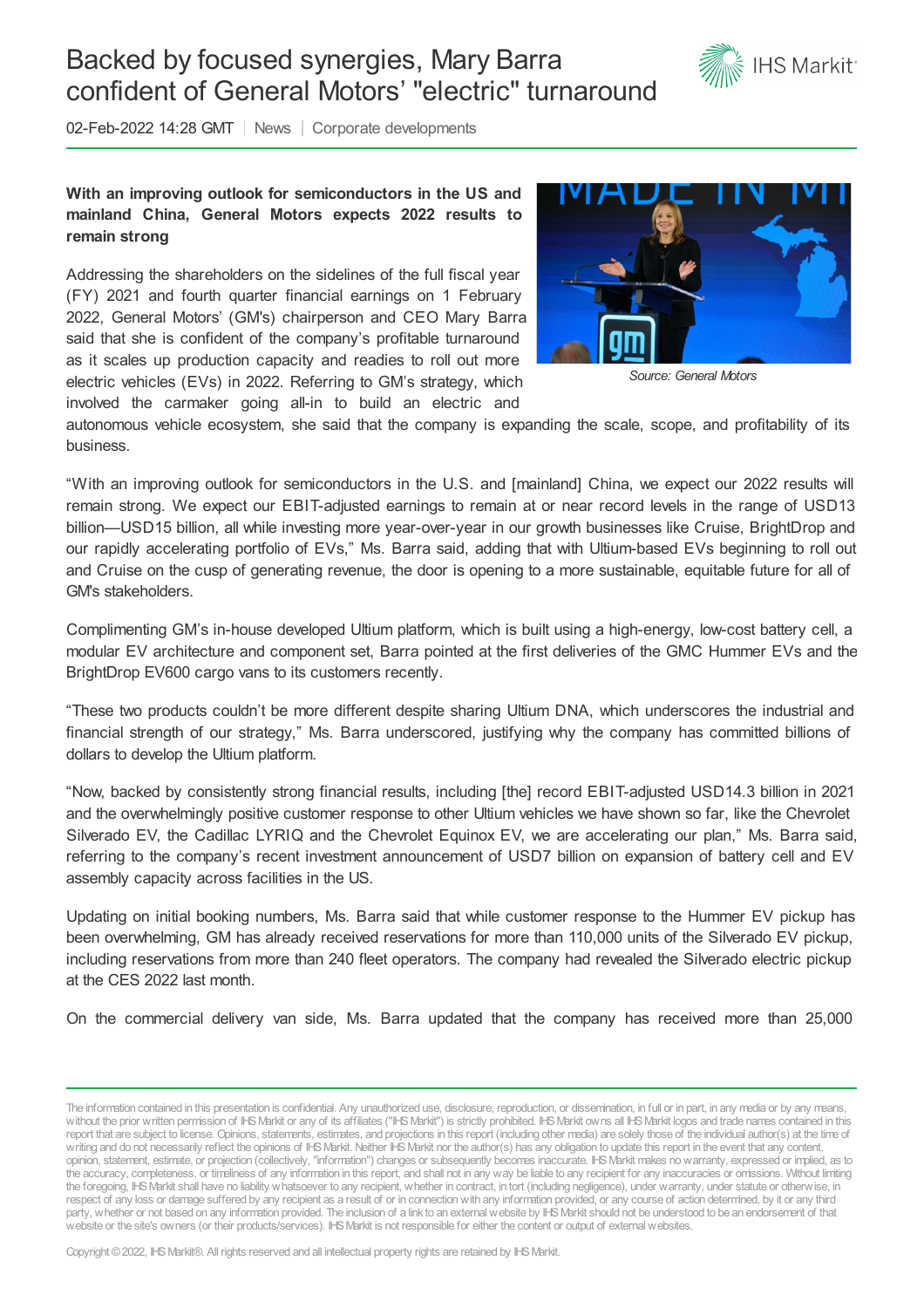reservations for BrightDrop cargo vans so far. "Some of the world's largest fleet customers, including FedEx Express, Merchants Fleet, and Walmart, are adopting BrightDrop's electric vehicles and technology to make their delivery operations more efficient," she said.

Moreover, Ms. Barra said GM is witnessing strong customer interest in the recently revealed all-electric Cadillac Lyriq SUV, which is the next Ultium-based EV the company plans to launch. "The customer interest in the LYRIQ is now so strong that we will forgo a new round of reservations and begin taking customer orders soon after the Debut Edition launches in March," Ms. Barra updated the shareholders in her letter.

GM has also lined up the launch of its compact electric SUV—the Chevrolet Equinox EV, which should be rolled out later in 2022 with an estimated price tag of around USD30,000. "The efficiencies created by the Ultium platform are a key reason why we can deliver truly affordable EVs like the Equinox. It's a part of the market that startups aren't targeting in North America. But I believe affordable EVs are key to driving mass-adoption of EVs, which is a national and global priority," Ms. Barra said.

**Significance:** Since 2020, GM has announced investments of more than USD14 billion in 10 facilities across North America, aimed at establishing a manufacturing capacity to produce more than one million EVs per annum by the end of 2025. According to the company, these investments aimed at EV capacity creation are key for GM to achieve its plan to become carbon neutral across its global products and operations by 2040. Some of the recent milestones include:

a) GM opened Factory ZERO in Detroit and Hamtramck in late 2021. The site is also the first plant dedicated to Ultium products, including the Hummer EV. At the same time, GM is also converting other plants, with EV production in Tennessee and Canada beginning this year, and a plant in Mexico coming online next year.

b) GM is converting a plant in Orion Township, Michigan, to EV truck production, with a total capacity of 600,000 units of EV truck capacity in North America by the end of 2025.

c) Ultium Cells, GM's joint venture with LG Energy Solution, has recently announced its third battery cell plant in the US, which will be in Michigan. "These cell plants will be backed by a strong, North America-focused supply chain for raw materials, including lithium, Cathode Active Material and more," she added.

Ms. Barra also touched upon the other growth platforms and changing business model, apart from EVs. "We are investing aggressively in growth platforms and changing our business model to increase recurring revenue streams over the life of each vehicle we build. Alongside Ultium, we will leverage our Ultifi software platform and new businesses like CarBravo, our new all-brand used-vehicle platform, OnStar Insurance and GM Defense to drive innovation and create new markets that we believe will help us double our annual revenue by 2030 with expanded margins," she said, adding that Cruise is taking big steps toward commercializing its autonomous rideshare service.

According to the GM CEO, the Cruise team members have been taking fully driverless rides in San Francisco since November to demonstrate and refine the software and hardware ecosystem. The team working on self-driving technologies has already logged over 20,000 miles and completed more than 600 trips.

"I rode in a driverless Cruise a couple of weeks ago, and it was incredible. The ride is smooth and confident. It's like having an experienced and attentive driver behind the wheel," she said, adding that the Cruise should generate USD50 billion in annual revenue by the end of the decade.

"It also means that the SoftBank Vision Fund will invest, as planned, an additional USD1.35 billion in Cruise. This is

Copyright © 2022, IHS Markit®. All rights reserved and all intellectual property rights are retained by IHS Markit.

The information contained in this presentation is confidential. Any unauthorized use, disclosure, reproduction, or dissemination, in full or in part, in any media or by any means, without the prior written permission of IHS Markit or any of its affiliates ("IHS Markit") is strictly prohibited. IHS Markit owns all IHS Markit logos and trade names contained in this report that are subject to license. Opinions, statements, estimates, and projections in this report (including other media) are solely those of the individual author(s) at the time of writing and do not necessarily reflect the opinions of IHS Markit. Neither IHS Markit nor the author(s) has any obligation to update this report in the event that any content, opinion, statement, estimate, or projection (collectively, "information") changes or subsequently becomes inaccurate. IHSMarkit makes nowarranty, expressed or implied, as to the accuracy, completeness, or timeliness of any information in this report, and shall not in any way be liable to any recipient for any inaccuracies or omissions. Without limiting the foregoing, IHSMarkit shall have no liability whatsoever to any recipient, whether in contract, in tort (including negligence), under warranty, under statute or otherwise, in respect of any loss or damage suffered by any recipient as a result of or in connectionwith any information provided, or any course of action determined, by it or any third party, whether or not based on any information provided. The inclusion of a link to an external website by IHS Markit should not be understood to be an endorsement of that website or the site's owners (or their products/services). IHS Markit is not responsible for either the content or output of external websites.